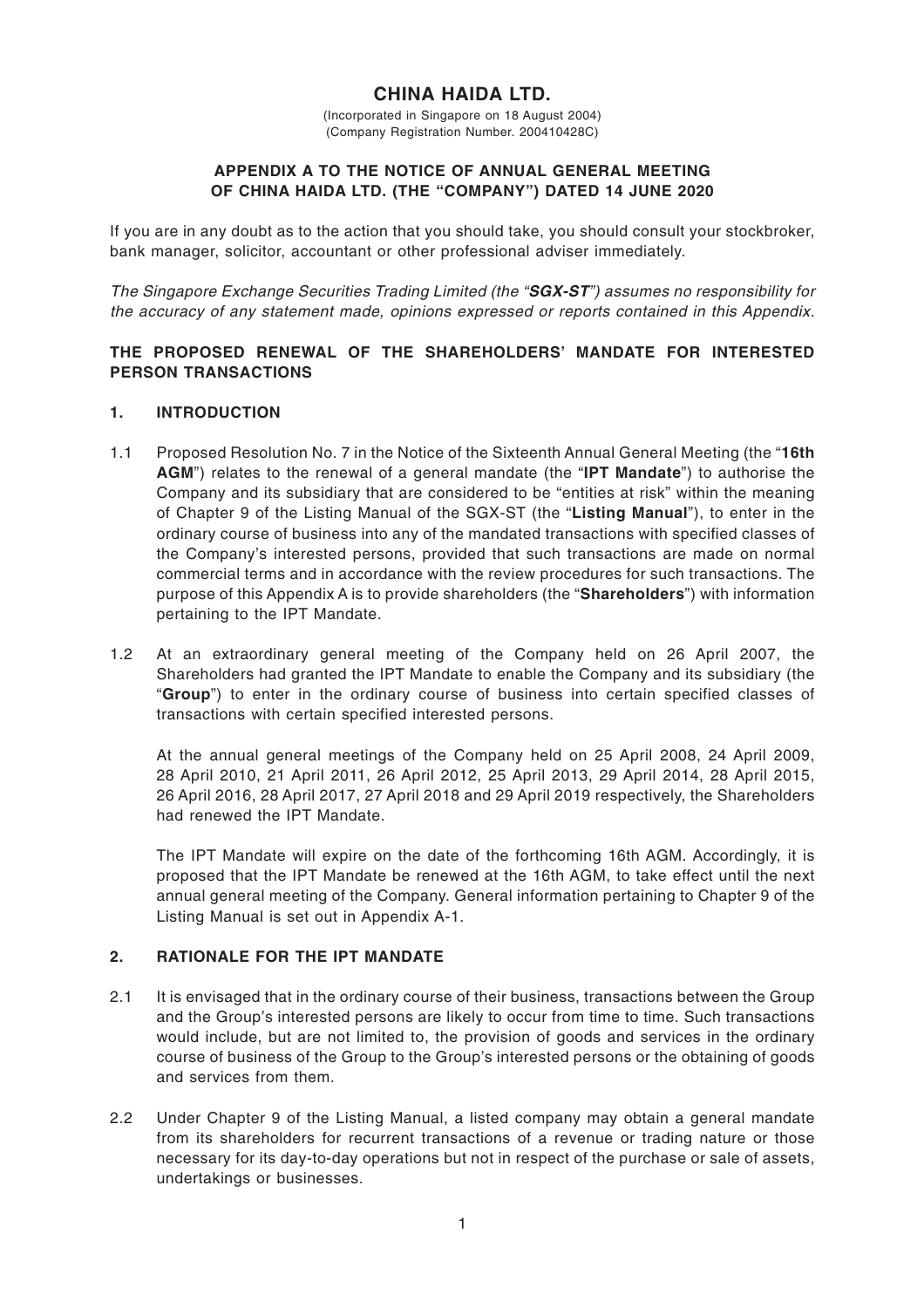- 2.3 The Executive Directors are of the view that it will be beneficial to the Group, in its ordinary course of business, to enter into the categories of transactions (the "**Interested Person Transactions**") set out in paragraph 3.2 below with the classes of the Group's interested persons set out in paragraph 3.1 below. These categories of transactions are recurring transactions which are likely to occur with some degree of frequency and arise at any time and from time to time.
- 2.4 In view of the time-sensitive nature of commercial transactions, it would be advantageous to the Company to obtain the IPT Mandate to enter into certain interested person transactions in the normal course of business, provided that all such transactions are carried out on normal commercial terms and are not prejudicial to the interests of the Company and the minority Shareholders.

## **3. SCOPE OF THE IPT MANDATE**

## 3.1 **Classes of Interested Persons**

The IPT Mandate will apply to the Interested Person Transactions (as described in paragraph 3.2 below) which are carried out with the following classes of Interested Persons:

- (i) Jiangyin Haida Caitu Co., Ltd ("**Jiangyin Haida Caitu**"),
- (ii) Jiangyin East-China Aluminium Technology Co., Ltd. ("**Jiangyin East-China**"), and
- (iii) Jiangsu Haida Technology Group Co., Ltd. ("**Jiangsu Haida Technology**"),
- (iv) Jiangyin Comat Metal Products Co., Ltd. ("**Jiangyin Comat Metal**")

collectively the "**Interested Persons**" and each an "**Interested Person**".

Details of each of the classes of Interested Persons are as follows: -

## **Jiangyin Haida Caitu**

Jiangyin Haida Caitu is a company established in the People's Republic of China (the "**PRC**") and engages in the manufacture and sale of aluminium related products for the telecommunications industry. Jiangyin Haida Caitu is 60% and 40% owned by Jiangsu Haida Technology and Ms Hu Xiuzhen respectively.

## **Jiangyin East-China**

Jiangyin East-China is a company established in the PRC and is principally engaged in the manufacture and sale of aluminium sliding windows, doors and other aluminium fittings for industrial purposes. Jiangyin East-China is 70%, 22% and 8% owned by Jiangsu Haida Technology, China Delta Limited ("**China Delta**") and Forbury Investment Limited ("**Forbury**") respectively. China Delta is a controlling Shareholder of the Company and is in aggregate 60% owned by our Chief Executive Officer, Mr Xu Youcai and 30% owned by our Non-Executive Chairman, Ms Zhao Guiying. Forbury is 100% owned by Mr Guo Yun, an ex-Executive Director who has since resigned on 15 January 2020.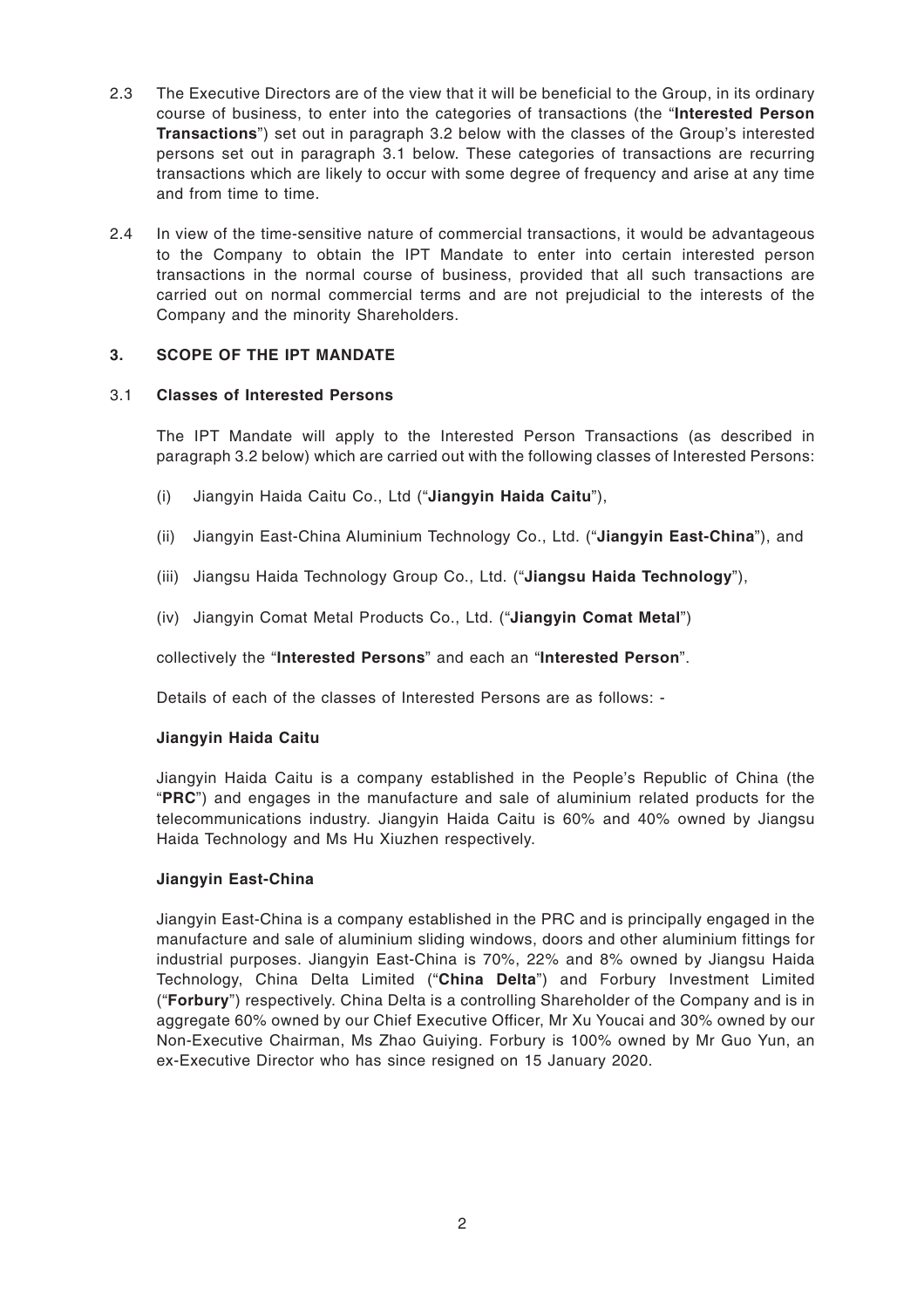## **Jiangsu Haida Technology**

Jiangsu Haida Technology is a company established in the PRC and is principally engaged in the export of tinplate and aluminium related products. It is also engaged in the research and development as well as innovation of aluminium and iron related products for industrial purposes. Jiangsu Haida Technology also acts as an intermediary for the export of commercial goods and technological products.

It is 41% owned by Jiangyin Fu Aote Trade Co., Ltd., 14% owned by Mr Yi Ruifa and 45% owned by our Chief Executive Officer, Mr Xu Youcai respectively.

Neither Jiangyin Fu Aote Trade Co., Ltd. nor Mr Yi Ruifa is related to any of the directors or substantial shareholders of the Company.

## **Jiangyin Comat Metal**

Jiangyin Comat Metal, a company established in the PRC, is a manufacturer of tinned metal strips and steel product. Jiangyin Comat is 55%, 20% and 25% owned by Jiangyin Haida Technology Group Co., Ltd, Xu Qiang (son of the CEO, Xu Youcai) and Chen Yong respectively.

## 3.2 **Categories of Interested Person Transactions**

The Interested Person Transactions with the Interested Persons which will be covered by the IPT Mandate are set out below:

(i) Purchase of raw material from Jiangyin Haida Caitu and sales of paint to Jiangyin Haida Caitu.

The Company's wholly-owned subsidiary, Jiangyin Litai Ornamental Material Co., Ltd. (formerly known as Jiangyin Litai Decorative Material Co., Ltd) ("**Jiangyin Litai**") in its ordinary course of business, purchases coated aluminium coils and aluminium sheets from Jiangyin Haida for the manufacture of Jiangyin Litai's aluminium panel products. The paint used by Jiangyin Haida for the coating process of aluminium coils will be supplied by Jiangyin Litai. The Company believes that it will be beneficial for Jiangyin Litai to continue to purchase aluminium coils and aluminium sheets from Jiangyin Haida Caitu as the latter has been able to provide Jiangyin Litai with quality products on a timely basis. The close working relationship fostered over the years has ensured timely delivery of products which satisfies Jiangyin Litai's strict quality requirements. Further, as the aluminium coils and aluminium sheets are stored in Jiangyin Haida Caitu's premises, there is no need for Jiangyin Litai to expend additional resources for its storage and handling. For FY2019, the value of the purchase of aluminium coils and aluminium sheets from Jiangyin Haida Caitu was approximately RMB34,594,000 with incidental processing fees of approximately RMB 6,456,000, and the value of the sales of paint to Jiangyin Haida Caitu was RMB3,799,000.

(ii) Electricity power expenses sharing agreement with Jiangyin Haida Caitu.

Jiangyin Litai is located in close proximity with Jiangyin Haida Caitu and they share the same electricity meter provided by the relevant authority to Jiangyin Litai. Consequently, the relevant authority bills Jiangyin Litai for the electricity consumed which includes the electricity consumed by Jiangyin Haida Caitu. For the purpose of proper cost allocation and to ensure that Jiangyin Litai is reimbursed, the latter has internally installed separate electricity meters so that it is able to record Jiangyin Haida Caitu's actual utility usage. Jiangyin Litai and Jiangyin Haida Caitu have entered into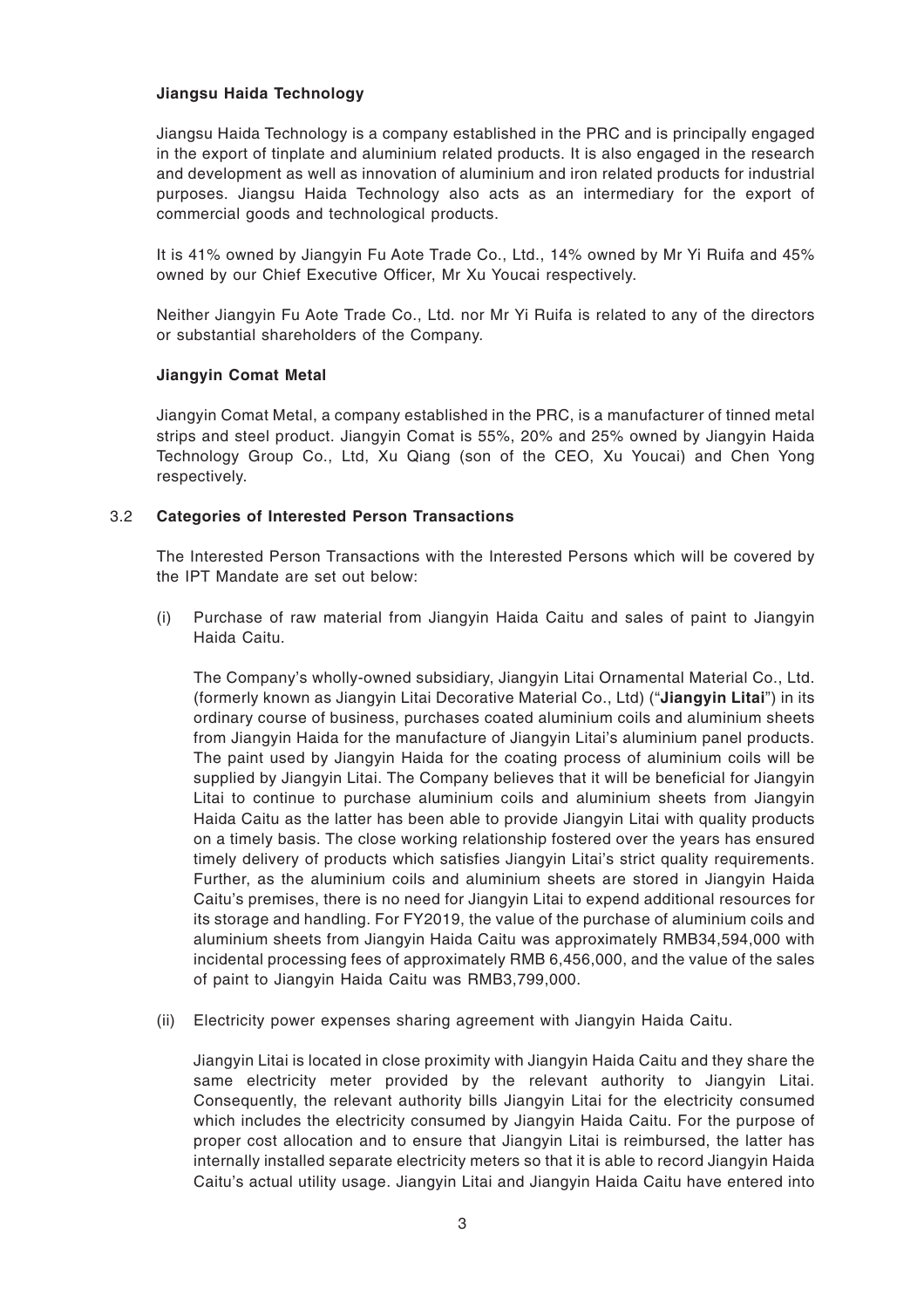an electricity power expenses sharing agreement whereby Jiangyin Haida Caitu will reimburse Jiangyin Litai for the amount of utilities consumed. For FY2019, the reimbursement from Jiangyin Haida Caitu was approximately RMB1,264,000.

(iii) Provision of spray-painting services, sales of aluminium composite panel ("ACP"), sales of paint and purchase of aluminium sheets from Jiangyin East-China.

Since May 2005, Jiangyin Litai has from time to time, in its ordinary course of business, provided spray-painting services to Jiangyin East-China. Some of the products manufactured by Jiangyin East-China have to be spray-painted before delivery to its customers. Jiangyin East-China has outsourced the spray-painting works to certain unrelated external vendors from time to time. However, at times, these vendors are not able to deliver their services in a timely manner due mainly to capacity and logistics reasons. As Jiangyin Litai has the capacity to perform such spraypainting services without affecting its principal operations and is in the vicinity of Jiangyin East-China, Jiangyin East-China has from time to time outsourced the spray-painting work to Jiangyin Litai, which is able to provide comparable service at comparable commercial prices to those of the unrelated external vendors. For FY2019, the sales of spray-painting services, sales of aluminium panels and sales of paint from Jiangyin East-China were approximately RMB18,027,000, RMB338,000 and RMB1,321,000 respectively.

For FY2019, Jiangyin Litai purchased approximately RMB1,503,000 worth of raw material from Jiangyin East-China.

(vi) Sales of ACP and sales of aluminium single panel ("ASP") to Jiangyin Comat Metal

For FY2019, sales of ACP & ASP to Jiangyin Comat Metal were below S\$100,000 in value and hence were not included here.

Details of the Interested Person Transactions under (i), (ii) and (iii) above to which the IPT Mandate will apply have been set out in the Prospectus of the Company dated 8 November 2004. Details of the Interested Person Transaction relating to provision of spray-painting services under (iii) above to which the IPT Mandate will apply have been set out in the circular of the Company dated 29 March 2006 and Appendix A to the notice of annual general meeting of the Company dated 11 April 2012. Details of the Interested Person Transaction under (iv) above to which the IPT Mandate will apply have been set out in Appendix A to the notice of annual general meeting of the Company dated 10 April 2015.

- 3.3 The IPT Mandate will not cover any transaction by a company in the Group with an Interested Person that is below S\$100,000 in value, as the threshold and aggregation requirements contained in Chapter 9 of the Listing Manual would not apply to such a transaction.
- 3.4 Transactions with Interested Persons, which do not fall within the ambit of the IPT Mandate, shall be subject to the relevant provisions of Chapter 9 of the Listing Manual and/or other applicable provisions of the Listing Manual.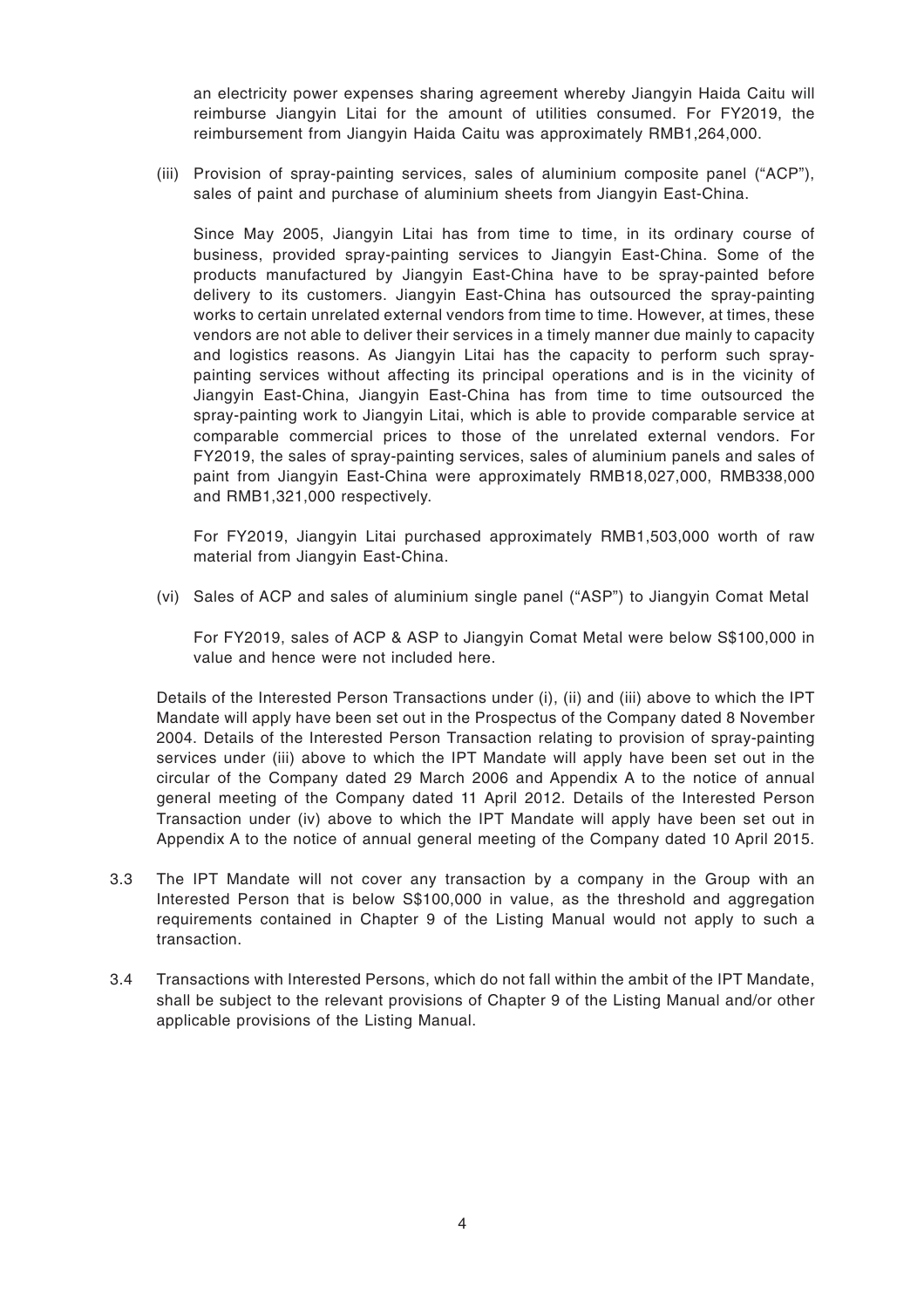## **4. BENEFIT TO SHAREHOLDERS**

4.1 The obtaining of the IPT Mandate and its subsequent renewal (with or without modifications) on an annual basis, will enhance the ability of the Group to pursue business opportunities which are time-sensitive in nature, and will eliminate the need (pursuant to the materiality thresholds imposed under Chapter 9 of the Listing Manual) for the Company to announce such transactions, or, to announce and convene separate general meetings as and when potential transaction with the specified classes of Interested Persons arise to seek Shareholders' prior approval for the entry by the relevant company in the Group into such transactions. This will substantially reduce the expenses associated with the convening of general meetings on an ad hoc basis considerably, improve administrative efficacy and allow human resources and time to be channelled towards attaining other corporate objectives.

## **5. REVIEW PROCEDURES FOR INTERESTED PERSON TRANSACTIONS**

5.1 The Group has implemented the following additional procedures to ensure that the Interested Person Transactions are undertaken on an arm's length basis and on normal commercial terms consistent with our usual business practices and policies, and is no more favourable to the Interested Persons than those extended to unrelated third parties.

## 5.2 **Threshold Limits**

The Group will monitor the Interested Person Transactions entered into by the Group as follows:

- (i) where the value of the transaction is less than 5% of the latest audited net tangible assets of the Group, it will be reviewed and approved by a non-interested Executive Director. In the event where all Executive Directors have an interest, whether directly or indirectly, in the transaction, it will be reviewed and approved by the Audit Committee and the Board;
- (ii) where the value of the transaction is equal to or exceeds 5% of the latest audited net tangible assets of the Group, it will be reviewed and approved by the Audit Committee and the Board; and
- (iii) where the aggregate value of all transactions with the same Interested Person in the current financial year is equal to or exceeds 5% of the latest audited net tangible assets of the Group, the latest and all future transactions equal to or above S\$100,000 will be reviewed and approved by the Audit Committee and the Board.

## 5.3 **Obtaining of Services or Purchase of Products**

As a basis of comparison to determine whether the prices and terms offered by the Interested Person are fair and reasonable, where applicable, when purchasing from an Interested Person, the prices and terms of one other competitive offer from a third party supplier, contemporaneous in time, will be obtained for comparison, taking into account all pertinent factors including but not limited to price, quality, delivery time, rebates or discounts accorded for bulk purchases and track record to ensure that the interests of the minority Shareholders are not disadvantaged.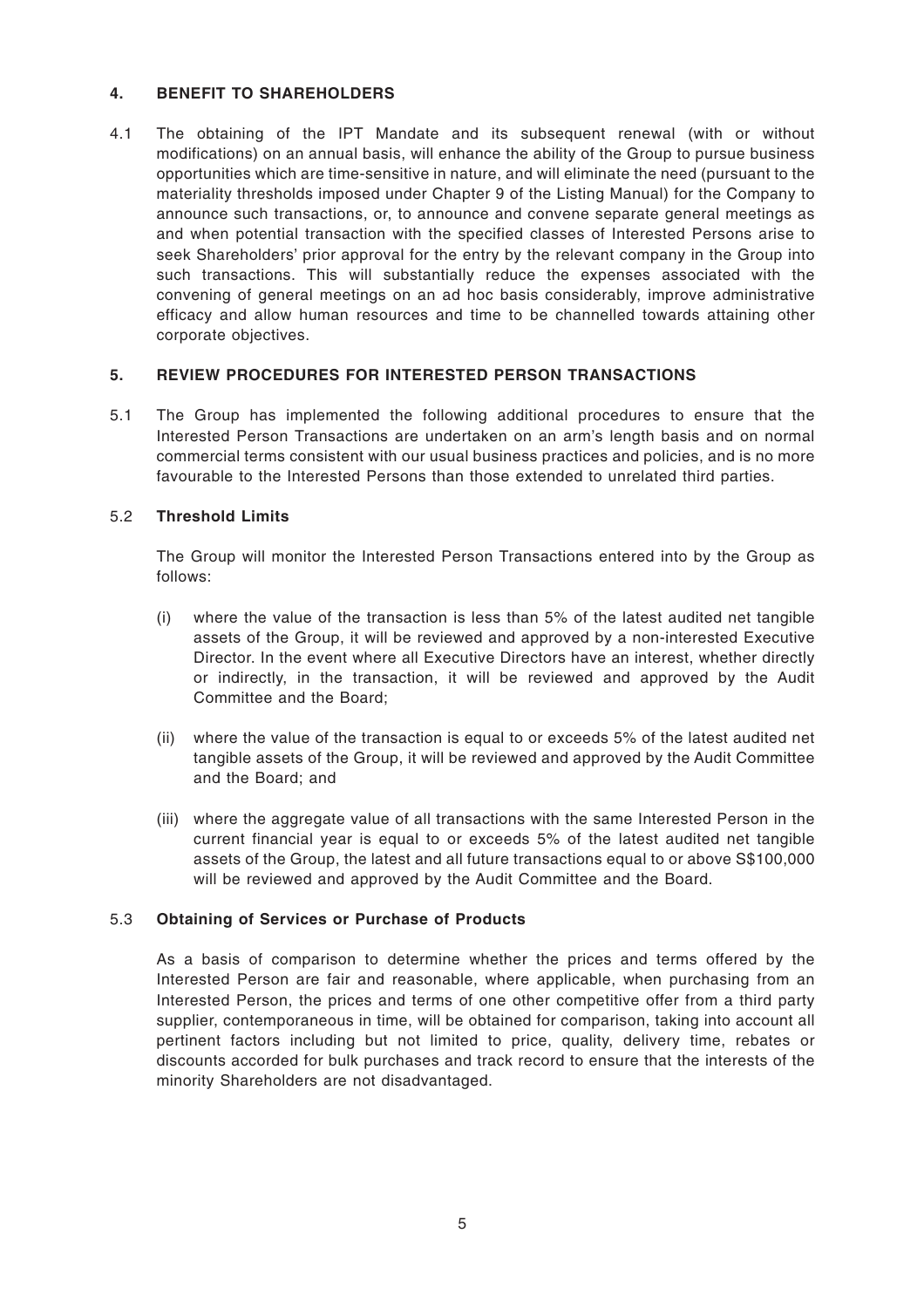## 5.4 **Provision of Services or Sale of Products**

Similarly, as a basis of comparison to determine whether the prices and terms offered to the Interested Person are no more favourable than those extended to unrelated third parties, where applicable, when selling to an Interested Person, the prices and terms of one other successful sale of similar products to third parties, contemporaneous in time will be used as comparison, whenever possible, taking into account all pertinent factors including but not limited to price, quality, delivery time and whether the terms are in accordance with the usual business practices and policies to ensure that they are not prejudicial to the interests of the minority Shareholders.

- 5.5 In cases where it is not possible to obtain comparables from other unrelated third parties, the Audit Committee will consider whether the pricing or fees charged under the transactions are in accordance with the usual business practices and pricing policies and are consistent with the usual costs related to such transactions to determine whether the relevant transactions are undertaken at arm's length and on normal commercial terms.
- 5.6 The Group will keep a register to record all Interested Person Transactions including those which are entered into pursuant to the IPT Mandate. The register shall also record the rationale and basis for entry into all Interested Person Transactions including the independent quotations obtained to support such basis. The Group's annual internal audit plan shall incorporate a review of all Interested Person Transactions entered into pursuant to the IPT Mandate. In addition, the Audit Committee will include the review of the Interested Person Transactions as part of its standard procedures while examining the adequacy of the Group's internal controls.
- 5.7 The Interested Person Transactions entered into pursuant to the IPT Mandate, if any, will be reviewed by the Audit Committee at least half yearly to ensure that they are carried out at arm's length and in accordance with the Interested Person Transactions guidelines and procedures stated above. For the review, all relevant non-quantitative factors will also be taken into account.
- 5.8 If a member of the Board or a member of the Audit Committee (where applicable) is interested in any Interested Person Transaction, he will abstain from any decision making by the Audit Committee or the Board in respect of that transaction.
- 5.9 The Audit Committee shall review from time to time the guidelines and procedures stated above to determine if they continue to be adequate and/or commercially practicable in ensuring that the transactions with the Interested Persons are conducted at arm's length and on normal commercial terms. The Audit Committee will also carry out half-yearly reviews to ensure that the established guidelines and review procedures for the transactions with the Interested Persons have been complied with and the relevant approvals obtained.
- 5.10 If during these periodic reviews, the Audit Committee believes that the guidelines and procedures as stated above are not sufficient to ensure that interests of minority Shareholders are not prejudiced, the Company will revert to the Shareholders for a fresh mandate based on new guidelines and procedures to ensure that the Interested Person Transaction will be on an arm's length basis and on normal commercial terms.
- 5.11 The Audit Committee and the Board shall have the overall responsibility for the determination of the guidelines and procedures with the authority to sub-delegate to individuals or committees within the Company as they deem appropriate.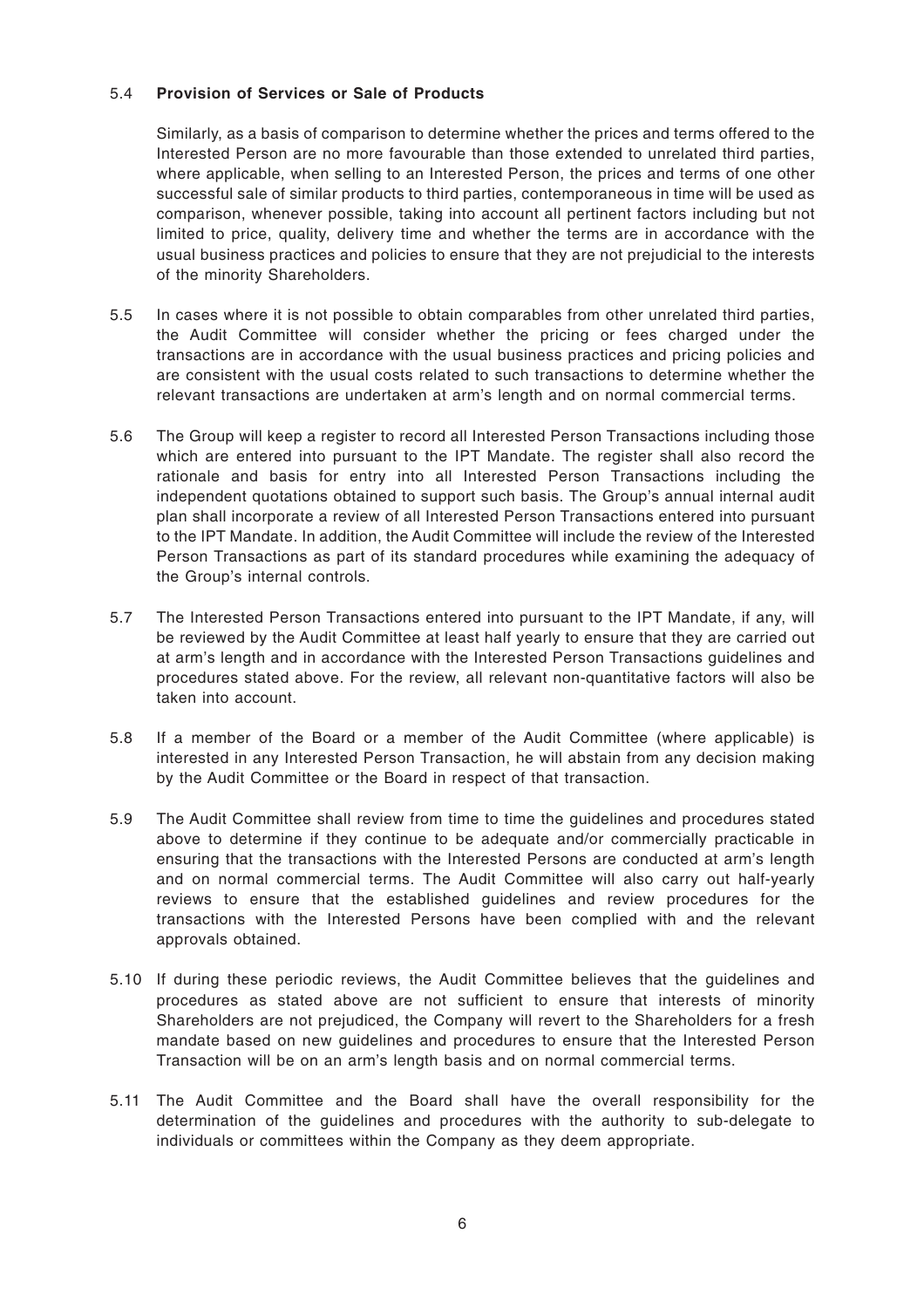5.12 The Audit Committee will also review all Interested Person Transactions to ensure that the prevailing rules and regulations of the SGX-ST (in particular Chapter 9 of the Listing Manual of the SGX-ST) are complied with.

The Audit Committee will, in addition, carry out half-yearly reviews to ensure that all Interested Person Transactions with Jiangsu Haida Technology are carried out in compliance with the exclusive supplier arrangement and the written undertaking, both of which are set out in paragraph 3.2(iv) above.

5.13 The Board will also ensure that all disclosure requirements, approval and other requirements on Interested Person Transactions, including those required by prevailing legislation, the Listing Manual of the SGX-ST and accounting standards, are complied with.

## **6. VALIDITY PERIOD OF THE IPT MANDATE**

- 6.1 If approved by the Shareholders at the 16th AGM, the IPT Mandate will take effect from the date of receipt of the Shareholders' approval, and will (unless revoked or varied by the Company in general meeting) continue in force until the next annual general meeting of the Company and will apply to Interested Person Transactions entered into from the date of receipt of the Shareholders' approval.
- 6.2 Approval from Shareholders will be sought for the renewal of the IPT Mandate at each subsequent annual general meeting, subject to review by the Audit Committee of its continued application to the Interested Person Transactions.

## **7. DISCLOSURE TO SHAREHOLDERS**

- 7.1 The Company will announce the aggregate value of transactions conducted with Interested Persons pursuant to the IPT Mandate for the financial periods which the Company is required to report on pursuant to the Listing Manual and within the time required for the announcement of such report in accordance with Chapter 9 Rule  $920(1)(a)(ii)$ .
- 7.2 The Company will disclose in the annual report of the Company the aggregate value of Interested Person Transactions conducted pursuant to the IPT Mandate during the current financial year, and in the annual reports for the subsequent financial years during which the IPT Mandate is in force in accordance with Chapter 9 Rule 920(1)(a)(i).

## **8. STATEMENT OF THE AUDIT COMMITTEE**

- 8.1 As at the date of this Appendix A, the Audit Committee of the Company comprises Mr Soh Beng Keng, Mr Wang Liangfa and Mr Tang Chun Meng.
- 8.2 The Audit Committee of the Company has reviewed the terms of the proposed renewal of the IPT Mandate and confirms that:
	- (a) the methods or procedures for determining the transaction prices under the IPT Mandate have not changed since the last Shareholders' approval; and
	- (b) the methods or procedures referred to in (a) above are sufficient to ensure that the transactions will be carried out on normal commercial terms and will not be prejudicial to the interests of the Company and its minority Shareholders.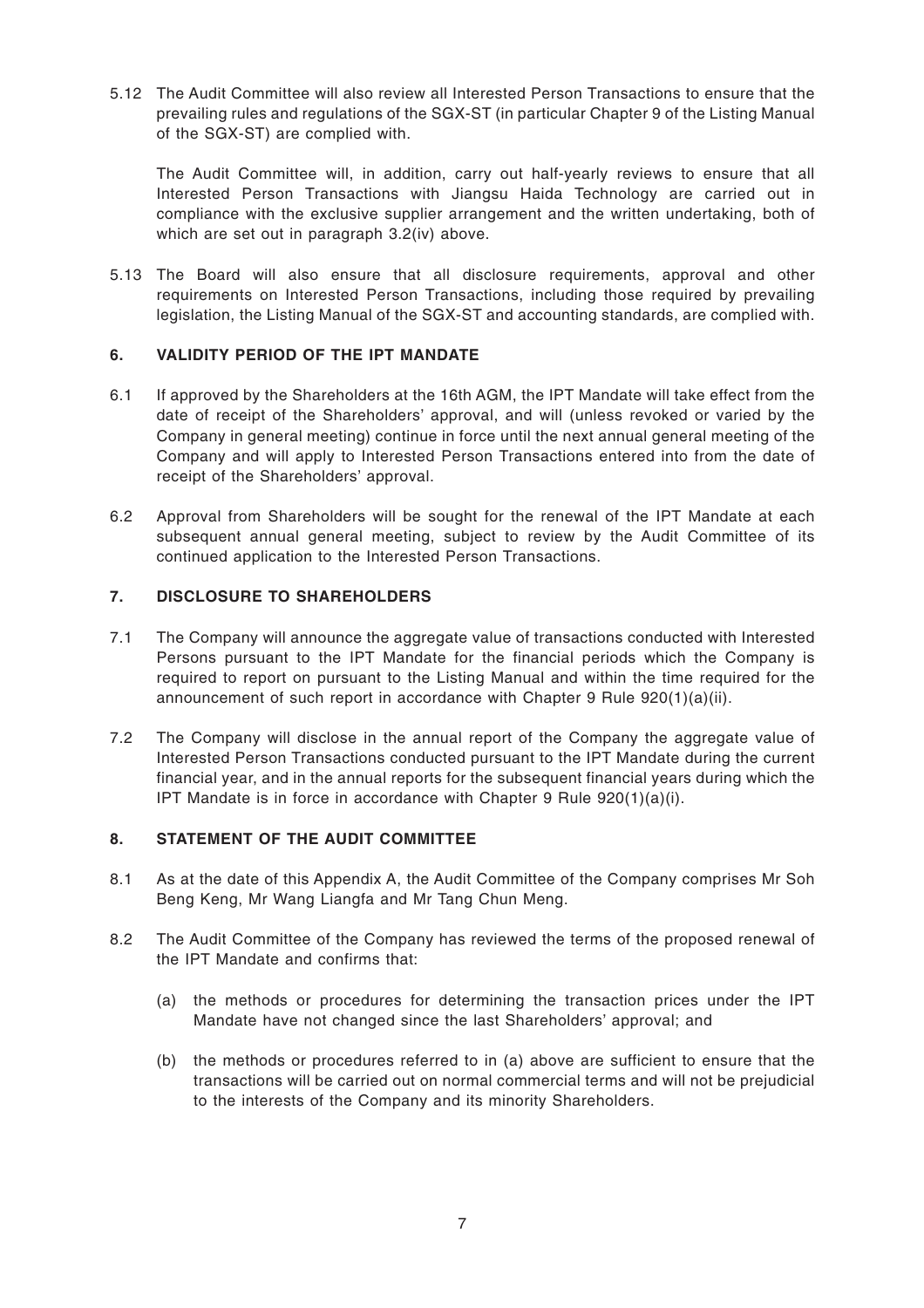8.3 However, should the Audit Committee subsequently no longer be of the opinion or the methods or procedures become inappropriate, the Company will revert to the Shareholders for a fresh mandate based on new guidelines and procedures for transactions with interested persons.

#### **9. DIRECTORS' AND SUBSTANTIAL SHAREHOLDERS' INTERESTS**

9.1 **Directors' Interests.** The interests of the directors in the Shares, as at 22 May 2020 being the latest practicable date prior to the issue of this Appendix A (the "**Latest Practicable Date**"), are set out below:

|                          | <b>Direct Interest</b>     |      | <b>Deemed Interest</b>     |       |
|--------------------------|----------------------------|------|----------------------------|-------|
| <b>Directors</b>         | Number of<br><b>Shares</b> | $\%$ | Number of<br><b>Shares</b> | $\%$  |
| Zhao Guiying $(1)(2)$    |                            |      | 74,425,700                 | 29.20 |
| Xu Youcai <sup>(2)</sup> |                            |      | 74,425,700                 | 29.20 |
| Wang Liangfa             |                            |      |                            |       |
| Soh Beng Keng            |                            |      |                            |       |
| Tang Chun Meng           |                            |      |                            |       |

#### **Notes:–**

- (1) Our Company's Non-Executive Chairman, Ms Zhao Guiying.
- (2) Mr Xu Youcai and Ms Zhao Guiying are each deemed to have an interest in the 74,425,700 ordinary shares in the capital of the Company held by China Delta Limited by virtue of their respective shareholdings of 60% and 30% in China Delta Limited.
- 9.2 **Substantial Shareholders' Interests.** The interests of the substantial shareholders in the Shares, as at the Latest Practicable Date, are set out below:

|                                            | <b>Direct Interest</b>    |       | <b>Deemed Interest</b> |   |
|--------------------------------------------|---------------------------|-------|------------------------|---|
|                                            | Number of                 |       | Number of              |   |
| <b>Substantial Shareholders</b>            | <b>Shares</b>             | $\%$  | <b>Shares</b>          | % |
| China Delta Limited <sup>(1)</sup>         | 74,425,700 <sup>(3)</sup> | 29.20 |                        |   |
| Forbury Investments Limited <sup>(2)</sup> | $14,439,020^{(3)}$        | 5.67  |                        |   |
| Lai Shih-Wei                               | $30,236,540^{(3)}$        | 11.86 |                        |   |

#### **Notes:–**

(1) China Delta Limited is a company incorporated in the British Virgin Islands with its registered office at P.O. Box 957 Offshore Incorporations, Centre Road Town Tortola British Virgin Islands. It is an investment holding company. As at the Latest Practicable Date, it has an issued share capital of US\$200, comprising 200 shares of US\$1.00 each, of which all shares are issued and fully paid. The director of China Delta Limited is our Chief Executive Officer, Mr Xu Youcai. The shareholding structure of China Delta Limited as at the Latest Practicable Date is as follows:–

|                                 | Shareholdings |
|---------------------------------|---------------|
| <b>Shareholders</b>             | $(\%)$        |
| Mr Xu Youcai <sup>(4)</sup>     | 60.0          |
| Ms Zhao Guiying                 | 30.0          |
| Mr Gong Jinbao                  | 2.5           |
| Mr Hu Xirong                    | 2.5           |
| Mr Zhang Yunlong <sup>(4)</sup> | 2.5           |
| Mr Xie Jizhu                    | 2.5           |
| Total                           | 100.0         |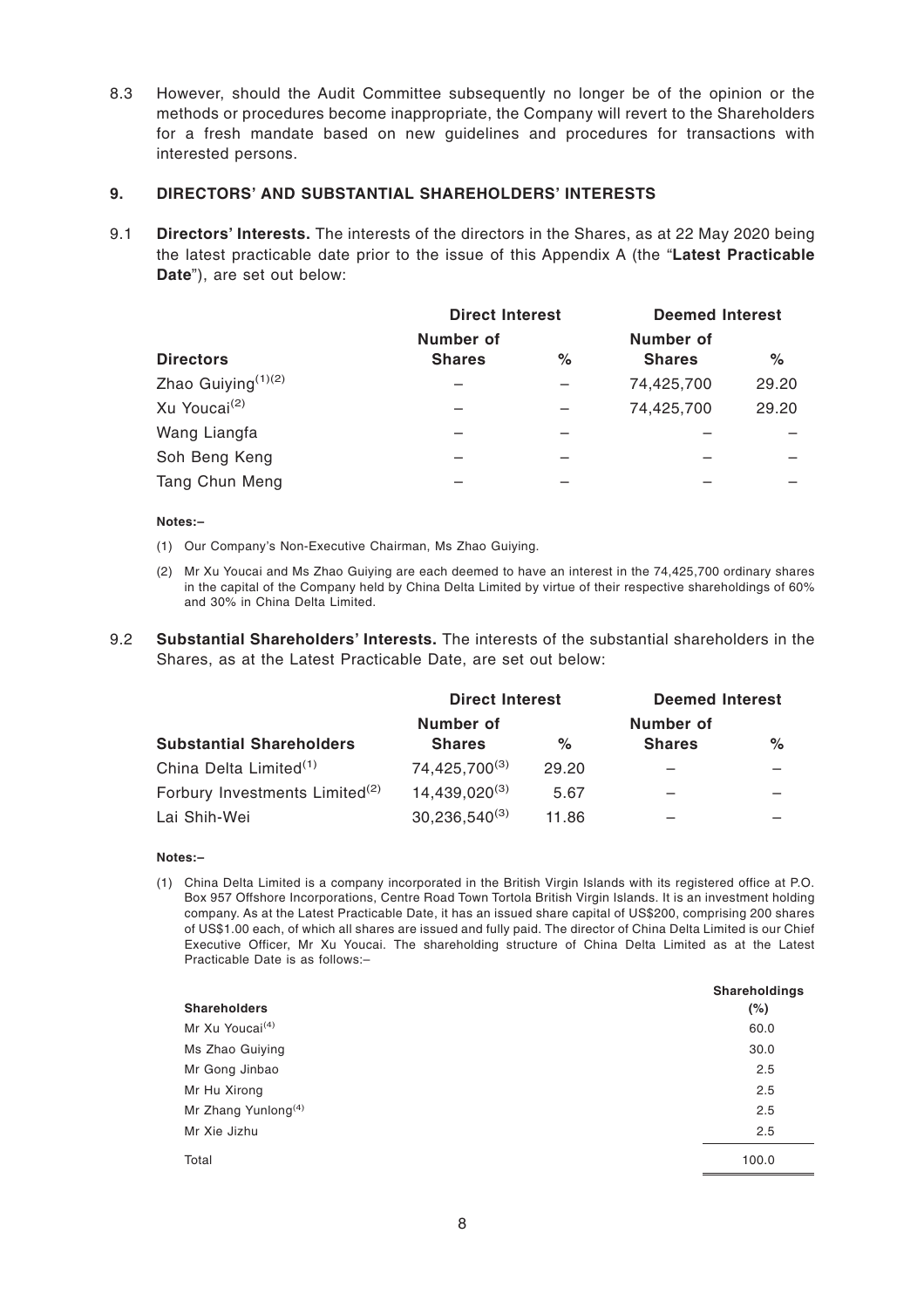- (2) Forbury Investments Limited is a company incorporated in the British Virgin Islands with its registered address at P.O. Box 957 Offshore Incorporations Centre Road Town Tortola British Virgin Islands. It is an investment holding company. As at the Latest Practicable Date, it has an issued share capital of US\$1.00, comprising 1 share of US\$1.00 each, which is fully paid. The sole shareholder and director of Forbury Investments Limited is Mr Guo Yun, Executive Director of the Company who has since resigned on 15 January 2020.
- (3) These Shares are held through a nominee bank account.
- (4) Mr Zhang Yunlong, is the brother-in-law of our Company's Chief Executive Officer, Mr Xu Youcai.

Save as disclosed above, the directors and the substantial shareholders of the Company do not have any interest, whether direct or indirect, in the Shares.

#### **10. SHAREHOLDERS WHO WILL BE ABSTAINING FROM VOTING**

- 10.1 China Delta Limited and their associates, being an associate of the Interested Persons (as described in paragraph 3.1 of this Appendix A), have undertaken that they will abstain, and will ensure that their associates will abstain, from voting their shareholdings, if any, in respect of the Ordinary Resolution relating to the proposed renewal of the IPT Mandate at the 16th AGM.
- 10.2 Further, Mr Xu Youcai and Ms Zhao Guiying, who together hold 90.0% of the shares in China Delta Limited, has each undertaken to abstain from voting on the Ordinary Resolution relating to the proposed renewal of the IPT Mandate and also declined to accept appointment as proxies to vote and attend at the forthcoming 16th AGM for other Shareholders of the Company unless the Shareholder concerned shall have given specific instructions as to the manner in which his votes are to be cast.

## **11. DIRECTORS' RECOMMENDATION**

The directors of the Company who are considered independent for the purposes of the proposed renewal of the IPT Mandate are Messrs Wang Liangfa, Soh Beng Keng and Tang Chun Meng. They are of the opinion that the renewal of the IPT Mandate is in the best interests of the Company. Accordingly, they recommend that Shareholders vote in favour of Resolution 7 relating to the renewal of the IPT Mandate at the 16th AGM.

## **12. DIRECTORS' RESPONSIBILITY STATEMENT**

The directors collectively and individually accept full responsibility for the accuracy of the information given in this Appendix A and confirm after making all reasonable enquiries, that to the best of their knowledge and belief, this Appendix A constitutes full and true disclosure of all material facts about the proposed renewal of the IPT Mandate, the Company and its subsidiaries, and the directors are not aware of any facts the omission of which would make any statement in this Appendix A misleading.

Where information in the Appendix A has been extracted from published or otherwise publicly available sources or obtained from a named source, the sole responsibility of the directors has been to ensure that such information has been accurately and correctly extracted from those sources and/or reproduced in the Appendix A in its proper form and context.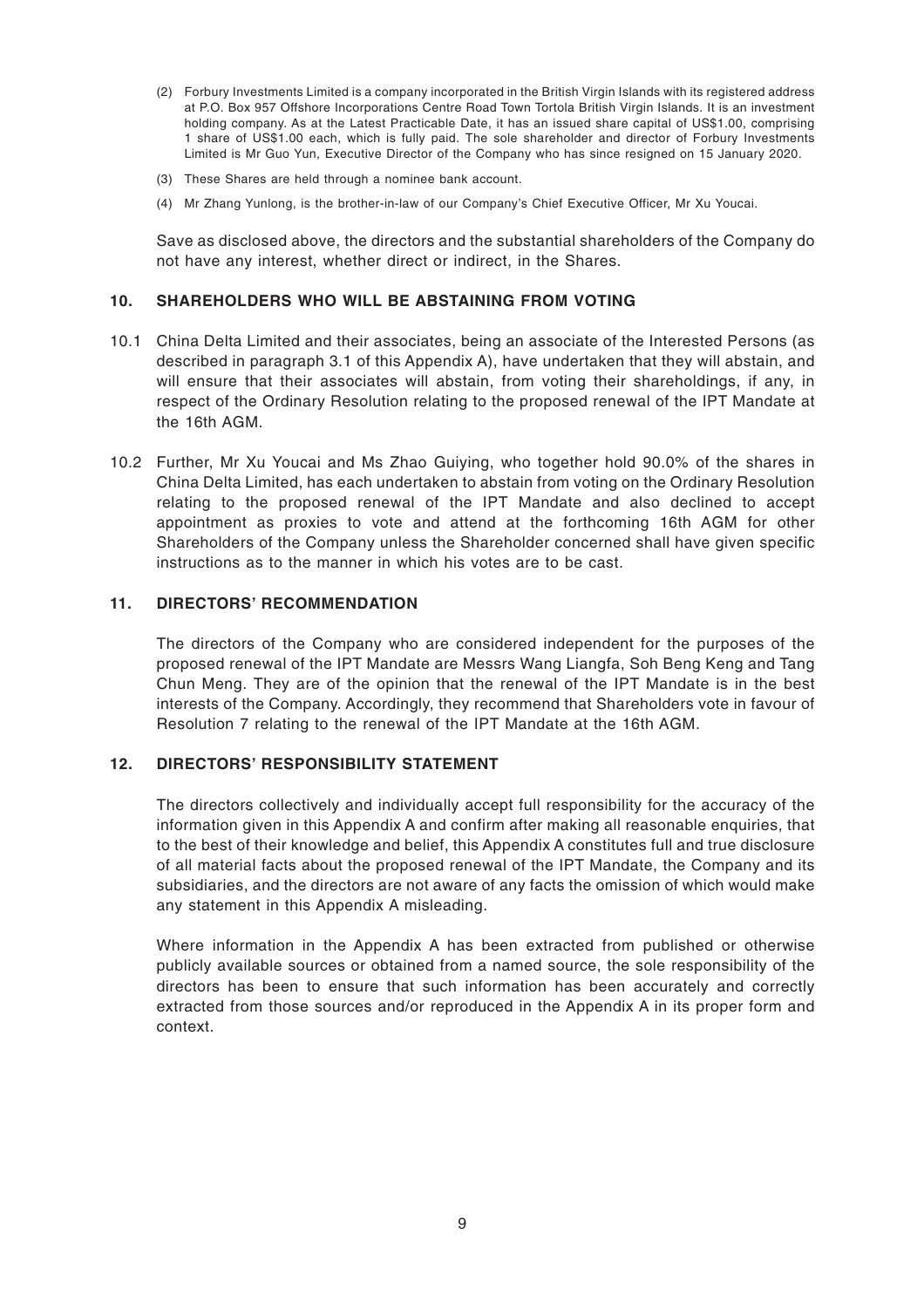# **GENERAL INFORMATION RELATING TO CHAPTER 9 OF THE SGX-ST LISTING MANUAL**

- 1. The rules of the SGX-ST governing transactions between a listed company, as well as transactions by its subsidiaries and associated companies that are considered to be "at risk", with the listed company's interested persons, are contained in Chapter 9 of the Listing Manual of the SGX-ST.
- 2. Except for any transaction which is below S\$100,000 in value and certain transactions which, by reason of the nature of such transactions, are not considered to put the listed company at risk to its interested person, and hence, are excluded from the ambit of Chapter 9 of the Listing Manual, when this Chapter applies to a transaction with a listed company's interested person and the value of the transaction alone or when aggregated with other transactions conducted with the same interested person during the financial year reaches or exceeds certain materiality thresholds (which are based on the group's latest audited consolidated net tangible assets ("**NTA**")), the listed company is required to make an immediate announcement, or to make an immediate announcement and seek its shareholders' approval for the transaction. In particular, shareholders' approval is required for an interested person transaction of a value equal to, or exceeding:
	- (a) 5% of the group's latest audited consolidated NTA (Note); or
	- (b) 5% of the group's latest audited consolidated NTA, when aggregated with the values of all other transactions entered into with the same interested person (as such term is construed under Chapter 9 of the Listing Manual) during the same financial year.
	- (**Note:** Based on the audited consolidated accounts of the Group for the financial year ended 31 December 2019, the NTA of the Group was approximately RMB172,602,000. Accordingly, in relation to the Company, for the purpose of Chapter 9 of the Listing Manual, 5% of the Company's latest consolidated NTA would be approximately RMB8,630,100.)
- 3. Chapter 9 of the Listing Manual allows a listed company to seek a mandate from its shareholders for recurrent transactions of a revenue or trading nature or those necessary for its day-to-day operations such as the purchase and sale of supplies and materials (but not for the purchase or sale of assets, undertakings or businesses) which may be carried out with the listed company's interested persons. Chapter 9 also requires a general mandate to be subject to annual renewal.
- 4. For the purposes of Chapter 9 of the Listing Manual:
	- (i) an "**entity at risk**" means:
		- (a) the listed company;
		- (b) a subsidiary of the listed company that is not listed on the SGX-ST or an approved exchange:
		- (c) an associated company of the listed company that is not listed on the SGX-ST or an approved exchange, provided that the listed company and/or its subsidiaries (the "**listed group**"), or the listed group and its interested person(s), has control over the associated company;